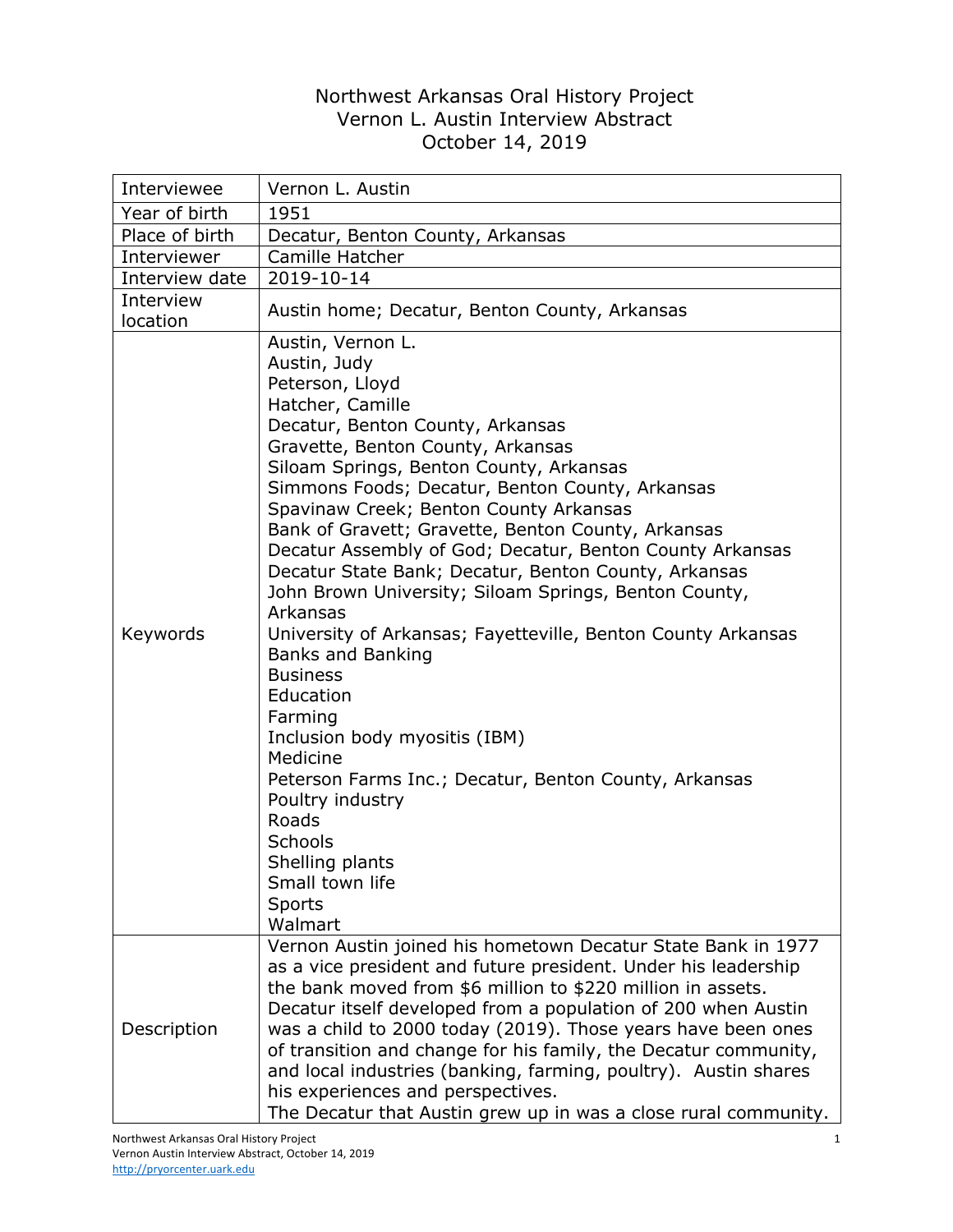| His father farmed and did carpentry work. Mom was a good           |
|--------------------------------------------------------------------|
| cook who did not mind when lots of kids visited and bedded         |
| down for the night. Austin helped on the family farm by milking    |
| cows and tending cattle and chickens. It was a time small farms    |
| were experiencing changes in farming techniques. High school       |
| meant sports, choir, a bit of studying, and a memorable school     |
|                                                                    |
| trip to Oklahoma. There were 'tater fries' on summer Friday        |
| nights, trips to Noel and Sulphur Springs for fun, and friendships |
| that lasted a lifetime. Austin's graduating class included many of |
| the same kids who went all the way through school together. As     |
| adults many of Austin's friends and their families made            |
| contributions to the area: the Wilmeths, Brownings, Bredehoelts,   |
| and Petersons.                                                     |
| Considering a coaching career, Austin attended John Brown          |
| University and the University of Arkansas playing baseball,        |
| basketball, and track. A combination of a job at the Bank of       |
| Gravett, meeting his future wife Judy, a desire to stay in         |
| Decatur, and a job offer from the Decatur State Bank changed       |
| his career to banking. He never lost his love for sports,          |
| officiating high school sports and continuing to attend university |
| sporting events.                                                   |
| Austin's career at the Decatur State Bank saw the banking          |
| industry move away from paper statements and dual postings to      |
| computers, online banking, ATMs, and bank mergers. The             |
| guideline of one employee for every four million dollars in assets |
|                                                                    |
| quickly changed. Other changes included Decatur State adding       |
| branches in Gentry and Siloam Springs based on traffic count       |
| and customer convenience. In 2011 the Bank was sold to the         |
| Chambers Bank. Austin provides his perspective on these            |
| changes, along with changes in bank security. It may be hard to    |
| imagine pushing a grocery cart down the street to the Post Office  |
| to get the bank's cash or flying several million dollars in a      |
| private plane from Little Rock to assure Decatur workers would     |
| be able to cash their checks. But that's what happened.            |
| It would be difficult to live in Decatur and not realize the       |
| influence of both the Lloyd Peterson family and the poultry        |
| industry. The Decatur State Bank was owned by Lloyd Peterson.      |
| Austin shares stories of Mr. Peterson and his family covering      |
| closing costs to allow their workers and local teachers to buy     |
| homes, Peterson's breeder poultry process, the role the Peterson   |
| Guest House, support for Decatur BBQ Day and the buyout by         |
| Simmons Foods At one time 90% of people in the U.S eating          |
| chicken were enjoying food sired by a Peterson Male.               |
| As the banking and poultry industries changed, so did Decatur.     |
| Austin remembers Decatur in the 1950-1960s as a place where        |
| residents worked on their farms, at the Gravette Shelling Plant,   |
| in the chicken processing plants or one of the other small local   |
| industries. The food at the local cafes was homemade; the          |
| blacksmith shop was in business; and there was a store with        |
| everything from clothes to groceries. Some roads were paved;       |
|                                                                    |